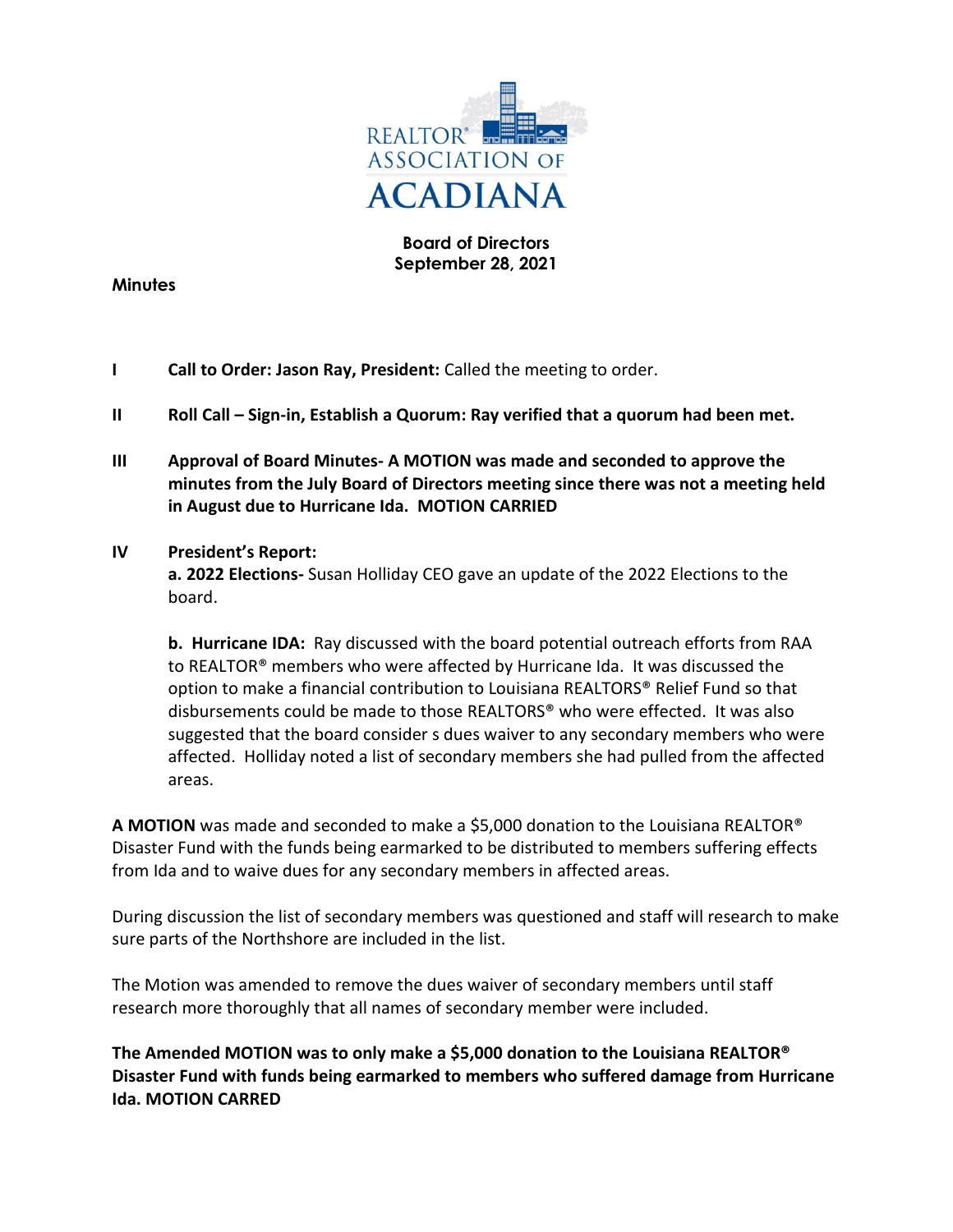**c. MLS Consolidation Task Force Update**: Ray provided an update on the Task Force stating they would be meeting on Friday October 1st.

**d. Louisiana REALTORS® Back to Business Fall Governance Summit:** Ray reviewed with the board the list of scheduled events for the upcoming conference. He noted RAA was hosting a hospitality suite on Monday, October 4<sup>th</sup> from 3-7pm and encouraged any board members who would be attending the conference to stop by. He updated that at the August Executive Committee they had discussed offering every board member the opportunity to attend the conference and have the RAA pay the registration costs. Cindy Herring, Treasurer stated the board was in a good financial position and the 2021 budget would accommodate this expense.

# **A MOTION was made and seconded to pay registration costs for any RAA board member wishing to attend the upcoming Louisiana REALTOR® Back to Business Conference. MOTION CARRIED**

**e. RAA Events Update**: Ray reported on various events for the remainder of 2021.

**f. Susan Holliday's Annual Review/ Re-schedule:** Ray reported the board still needed to conduct the CEO's annual evaluation. Reid Smith is in charge of this process and he would be working with Holliday on a reschedule date in the near future.

**V Treasurer's Report:** Cindy Herring, Treasurer reported the RAA had exceeded another milestone level in membership by hitting the 1800 membership mark. She asked all board members to please refer to the board calls for August and September which were attached. She reported the Prudential account as of August  $31^{st}$  is at \$787,568.86. She then reviewed the August financials for the REALTOR® Association of Acadiana and RAA Properties, LLC. In her report she noted the following: The receivable owed by the Daily Advertiser had been collected, she reviewed with board members the Darnal, Sikes & Gardes bill for 2020 financial services and discussed with the board the minutes from the August Budget & Finance Committee meeting.

# **A MOTION was made and seconded to accept the Treasurer's report as presented. MOTION CARRIED**

## **VI Committee Reports:**

a. **YPN**: Tyler Albrecht reported on the groups happening and upcoming events. b. **MLS**: Jason Ray, President reviewed with the board the minutes from the August and September MLS Committee meeting.

## **A MOTION was made and seconded to approve the MLS minutes for August and September as presented. MOTION CARRIED**